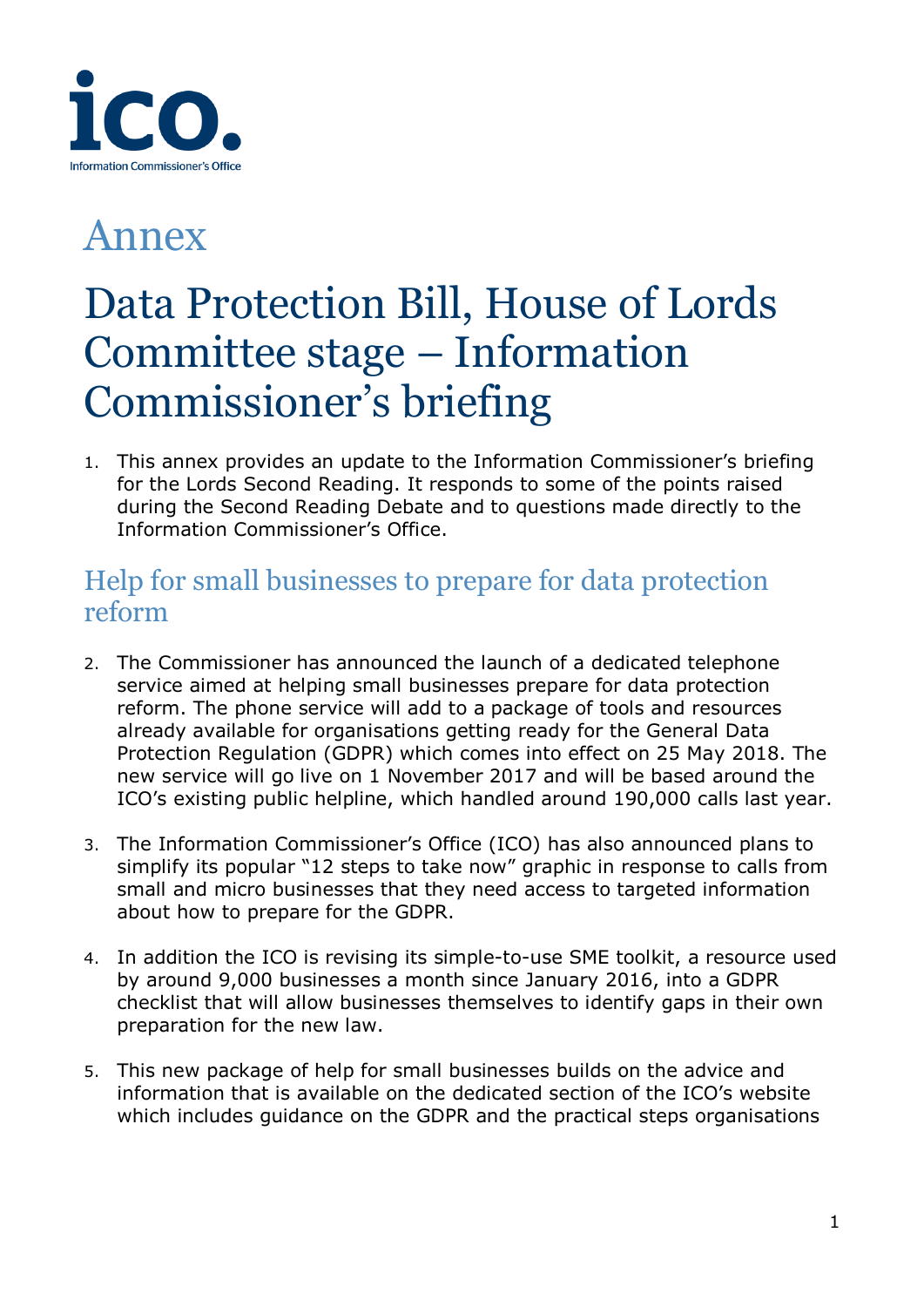can take to prepare for data protection reform  $1$ . The Commissioner is committed to preparing stakeholders in all sectors for the transition to the new regulatory regime.

### Clause 24: Defence exemption

#### **Background**

- 6. Part 2, Chapter 3 of the Bill covers other general processing in the course of activities outside the scope of European Union law.
- 7. Clauses 24 to 26 create an exemption from certain provisions in this applied GDPR scheme and in Parts 5, 6 and 7 of the Bill if that exemption is required for the purpose of safeguarding national security or for defence purposes. The provisions from which there is an exemption are listed in subsection (2) of Clause 24 and include most of the data protection principles, the rights of data subjects, certain obligations on data controllers and processors, and various enforcement provisions.

#### **Issue**

-

8. The explanatory notes say this exemption is similar to the provision in section 28 of DPA 98 which provides for exemptions. However the existing similar exemption at section 28 of the DPA 98 is confined to just national security so Clause 24 extends this parallel provision to defence. The DPA 98 includes a narrower armed forces exemption in Schedule 7 - Miscellaneous exemptions:

*2. Personal data are exempt from the subject information provisions in any case to the extent to which the application of those provisions would be likely to prejudice the combat effectiveness of any of the armed forces of the Crown.*

- 9. The wording for the defence exemption in Clauses 24 and 26 is for processing for the "purposes of defence" and appears to be widely drawn compared to the more specific exemption in the DPA 98 of "likely to prejudice combat effectiveness of the armed forces".
- 10. We understand from the government that "the purposes of defence" would not be a catch-all term covering everything the Ministry of Defence (MOD) does but it would be more narrowly focussed in its application. We also understand that the MOD seeks to maintain the status quo under the DPA and does not intend to further restrict data subject or other rights other than the rights and obligations listed and where necessary for the purposes of National Security or defence (Clauses 24 and 26). We also understand

<sup>&</sup>lt;sup>1</sup>ICO website section on data protection reform [https://ico.org.uk/for-organisations/data](https://ico.org.uk/for-organisations/data-protection-reform/)[protection-reform/](https://ico.org.uk/for-organisations/data-protection-reform/)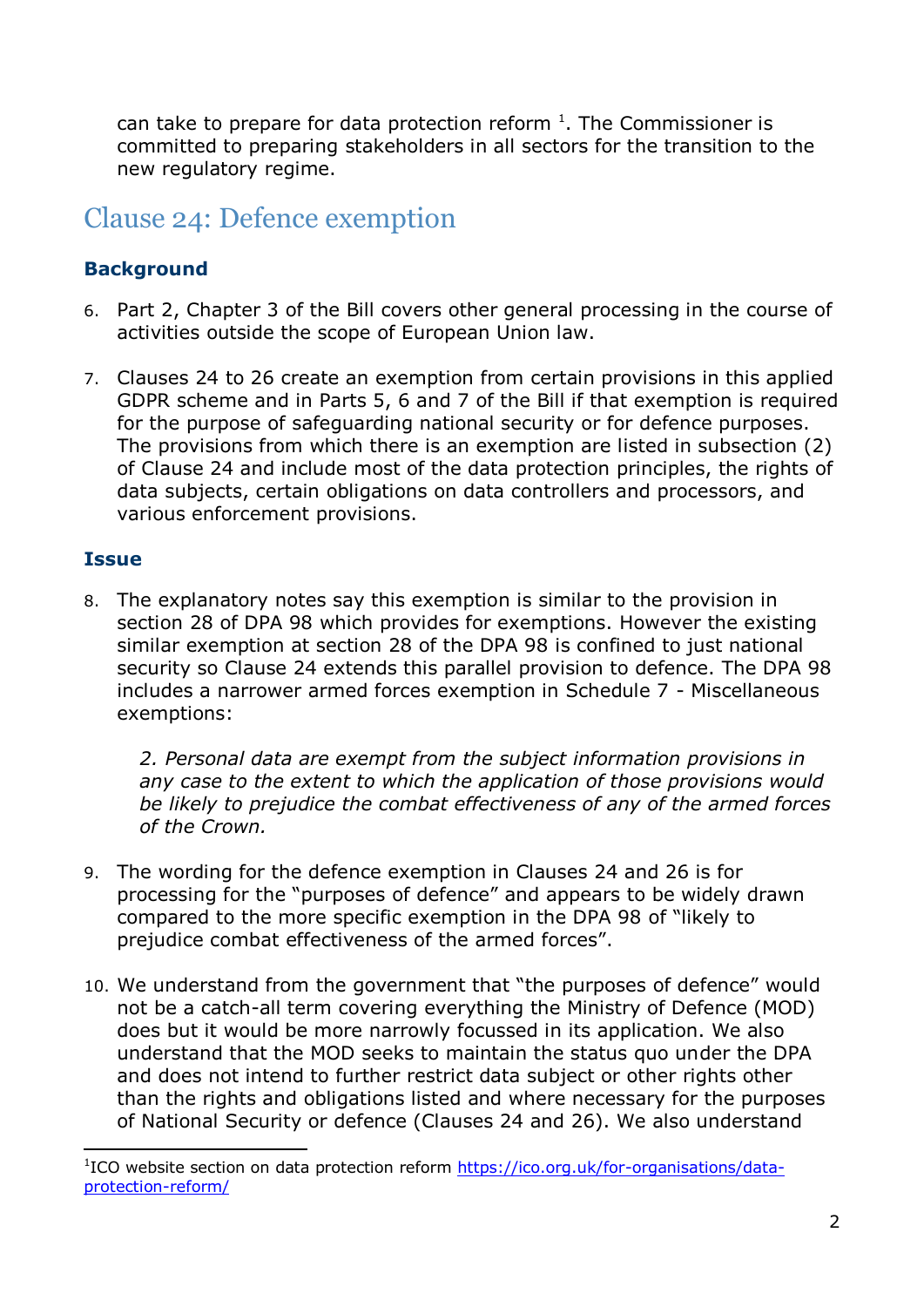that the certification procedure (Clause 25) is not intended to apply to the defence purposes exemption, only to national security.

11. Understanding the context and operation of this exemption in practice will be important and in particular the extent to which the processing of personal data for defence purposes would be outside the scope of the GDPR and potentially subject to these provisions: for example, would the processing of civilian personnel records by a body that has defence responsibilities be outside the scope of GDPR. This means the scope of this new exemption for processing "for the purposes of defence" is likely to be open to interpretation in practice and confirmation from government of its more limited focus will be important.

# National security and intelligence services

#### **Background**

- 12. Part 4 applies to processing by the intelligence services (defined at clause 80(2) as the security service [MI5], the secret intelligence service [MI6] and GCHQ).
- 13. This is all processing undertaken by the bodies themselves, not simply processing undertaken for the purposes of safeguarding national security (or similar). Part 4 therefore departs from parts 2 and 3 in not taking a purposive approach to the processing.
- 14. The provisions themselves derive from Council of Europe Convention  $108<sup>2</sup>$ rather than GDPR or the Law Enforcement Directive (LED). Convention 108 is an internationally recognised standard to which the UK adheres and has done so since our first generation of data protection law in 1984. Convention 108 applies to the activities of the intelligence services unlike the other two international legal instruments. Although there are variations in the different instruments, it is important that an effective data protection regime applies in practice and there is scope in certain areas for going beyond the requirements of Convention 108.

#### **Issues**

15. **Restrictions –** There is an exemption at Clause 108, excluding many of the provisions of Part 4 where such exemption is required for the purposes of safeguarding national security. Though notably, and in contrast to the equivalent exemption at section 28 of the current Data Protection Act 1998, the intelligence services will need to ensure that the processing is fair, lawful, and meets a suitable condition for processing from Schedule 9 and/or

<sup>-</sup><sup>2</sup> Convention for the Protection of Individuals with regard to Automatic Processing of Personal Data <https://www.coe.int/en/web/conventions/full-list/-/conventions/treaty/108>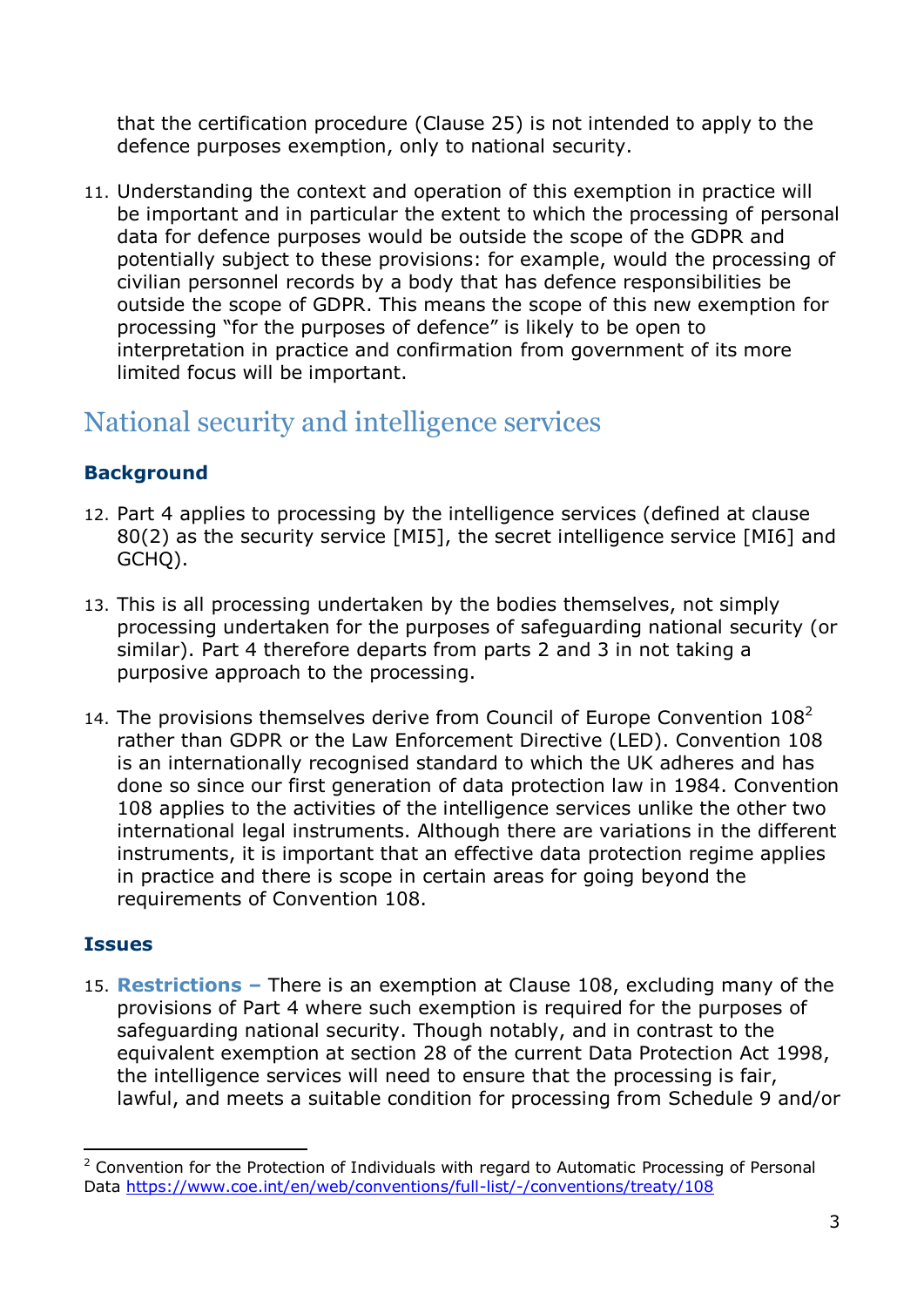Schedule 10 of the Data Protection Bill. There is a similar national security exemption at Clause 24 allied to the defence exemption mentioned above.

- 16. This exemption also removes or restricts specified regulatory obligations and supervisory powers where the processing is done by the intelligence services and this is required for the purpose of safeguarding national security. These are:
	- the requirement to communicate a personal data breach to the Commissioner;
	- the power of the Commissioner to inspect personal data to carry out an international obligation;
	- the Commissioner's general powers to monitor and enforce Part 4, and conduct investigations on the application of Part 4;
	- various powers associated with the Commissioner's ability to notify, warn or reprimand, in respect of processing;
	- the Commissioner's powers of enforcement (information, assessment and enforcement notices) and associated powers of entry and inspection (including the issuing of warrants);
	- the Commissioner's prosecuting powers in relation to the specific offences of unlawful obtaining of personal data, re-identification of deidentified data, and alteration of personal data to prevent disclosure;
	- the Commissioner's powers in relation to the processing of personal data for the special purposes ( artistic, literary and academic purposes and the purpose of journalism).
- 17. These measures impose limitations on the Commissioner's powers to satisfy herself that the obligations under Part 4 are being observed, or that the residual obligations to process data fairly, lawfully and under a suitable Schedule 9 or Schedule 10 condition remain met.
- 18. The Commissioner recognises that there is a more complex system of regulatory oversight for the intelligence services. But the Commissioner is concerned to ensure that these restrictions do not result in a very limited requirement to comply with the regulatory safeguards in Part 4 in practice.
- 19. Central to the reliance on these restrictions is the issuing of a certificate to be signed by a Minister of the Crown (Clauses 25 and 109). There may be instances where the revelation of such a certificate could itself affect national security, but there should be a presumption of placing these in the public domain where this would not be the case. Similarly there is no requirement for the Commissioner to be notified when a certificate is issued. Under the Investigatory Powers Act 2016 the Commissioner is to be informed when the Secretary of State issues a retention notice to a Communications Service Provider. Adopting a similar provision in relation to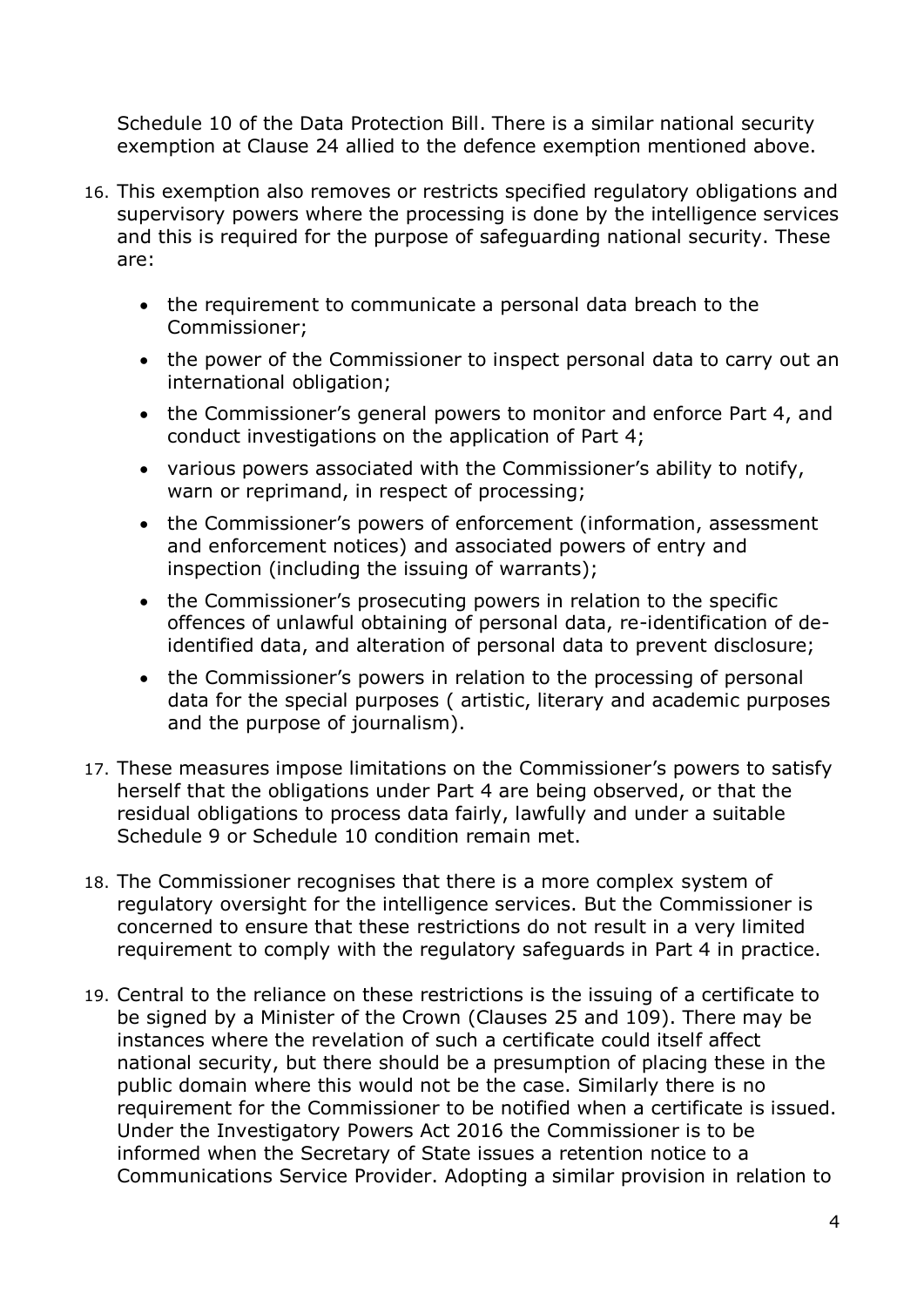national security certificates may provide a further safeguard to help inspire public confidence in regulatory oversight.

- 20. **Rights of data subjects –** The rights of the data subject in Part 4 are more limited than they are under either Part 2 (GDPR and other general processing) or Part 3 of the Bill (the law enforcement provisions, giving effect to the LED).
- 21. Some of the differences are:-
	- Right to information information about the processing which needs to be provided to data subjects is less comprehensive under Part 4.
	- Right to access there is a fee for access rights and, as part of the information to be provided to a data subject, there is no requirement to inform the data subject of their right to object or their right not to be subject to automated decision-making.
	- The right to rectification and erasure (this is bundled together as one right unlike GDPR) is only exercisable via the courts, as is the right to object to processing. There is no separate right to restriction though provisions are captured under the right to rectification/erasure.
- 22. The intelligence services process personal data about data subjects which may be of less security sensitivity than others. These could include some employees and contractors who will have more limited rights than those provided for in Part 2.
- 23. **Other regulatory safeguards –** There are also other limitations that Part 4 of the Bill does not require. This includes the appointment of a Data Protection Officer. Establishing the requirement to have such a person in place may also add to public confidence in the system of internal controls. Similarly, including a comparable requirement to carry out Data Protection Impact Assessments as required under Parts 2 and 3 of the Bill may also help foster confidence in the strength of internal controls around the acquisition and use of personal data.

# The Special Purposes

#### **Background**

24. Article 85(1) GDPR acknowledges that freedom of expression is a fundamental right along with the right to data protection. It affirms the special weight that should be given to freedom of expression including journalistic purposes. Member States are obliged to reconcile these rights including the processing of personal data for journalistic purposes and for academic, artistic or literary expression. These are defined as the 'special purposes' in the Bill. Paragraph 24 in Part 5 of Schedule 2 of the Bill sets out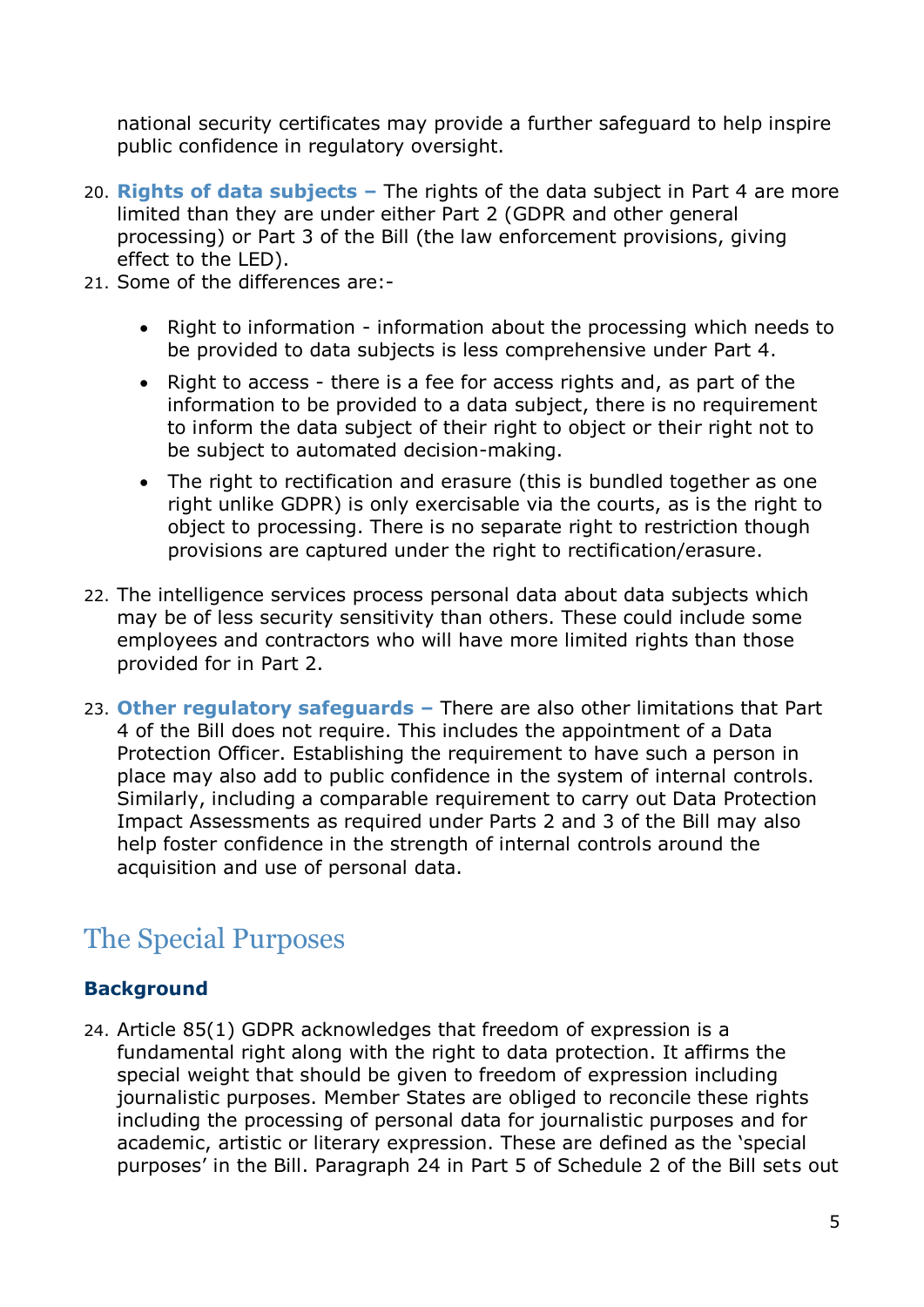the exemption from the GDPR's provisions. Where personal data is processed for the special purposes, controllers will only be obliged to comply with data protection obligations to the extent that they are not incompatible with (i.e. they do not amount to an unjustified interference with) the special purposes.

#### **Issue**

- 25. The Commissioner's general approach has been that the key elements of the DPA 98 should be replicated. For the most part these existing provisions have proved to be a balanced approach to reconciling these rights but in response to the Government's call for views we requested the Government to make a necessary technical change to the ICO's ability to make a determination on the processing of personal data for individuals. This has been reflected in Clause 164(3)(c) which is part of the additional arrangements in place to reflect the importance of processing or the special purposes.
- 26. Without this provision the Commissioner could not make a determination where she agreed that processing was for the special purposes and with a view to publication of journalistic, academic, artistic or literary material previously unpublished by the controller but the application for the GDPR's provisions would not be incompatible with those special purposes. This means that it would be possible for privacy rights to be overridden even where there was no need to do this to protect freedom of expression including the special purposes. This would also impair the operation of Clause 166 as it could also have the effect that proceedings brought by the data controller in the courts will be stayed indefinitely as the Commissioner is unable to make a determination of incompatibility that enables the court to recommence the proceedings.

### Protection of children's data

#### **Background**

- 27. The Commissioner recognises the wide range of views expressed in the Second Reading debate of the Data Protection Bill on how best to protect children using the internet and the use of their data. She welcomes the debate on the issue of children's privacy, including how legislation can play a part in empowering and protecting children. There are wider social and cultural issues at play and ethical considerations are also important.
- 28. These are challenging issues. Data protection is only one part of a wider social issue about how children grow up, interact and express themselves. The use of big data, artificial intelligence and machine learning also has significant implications for privacy and data protection and the associated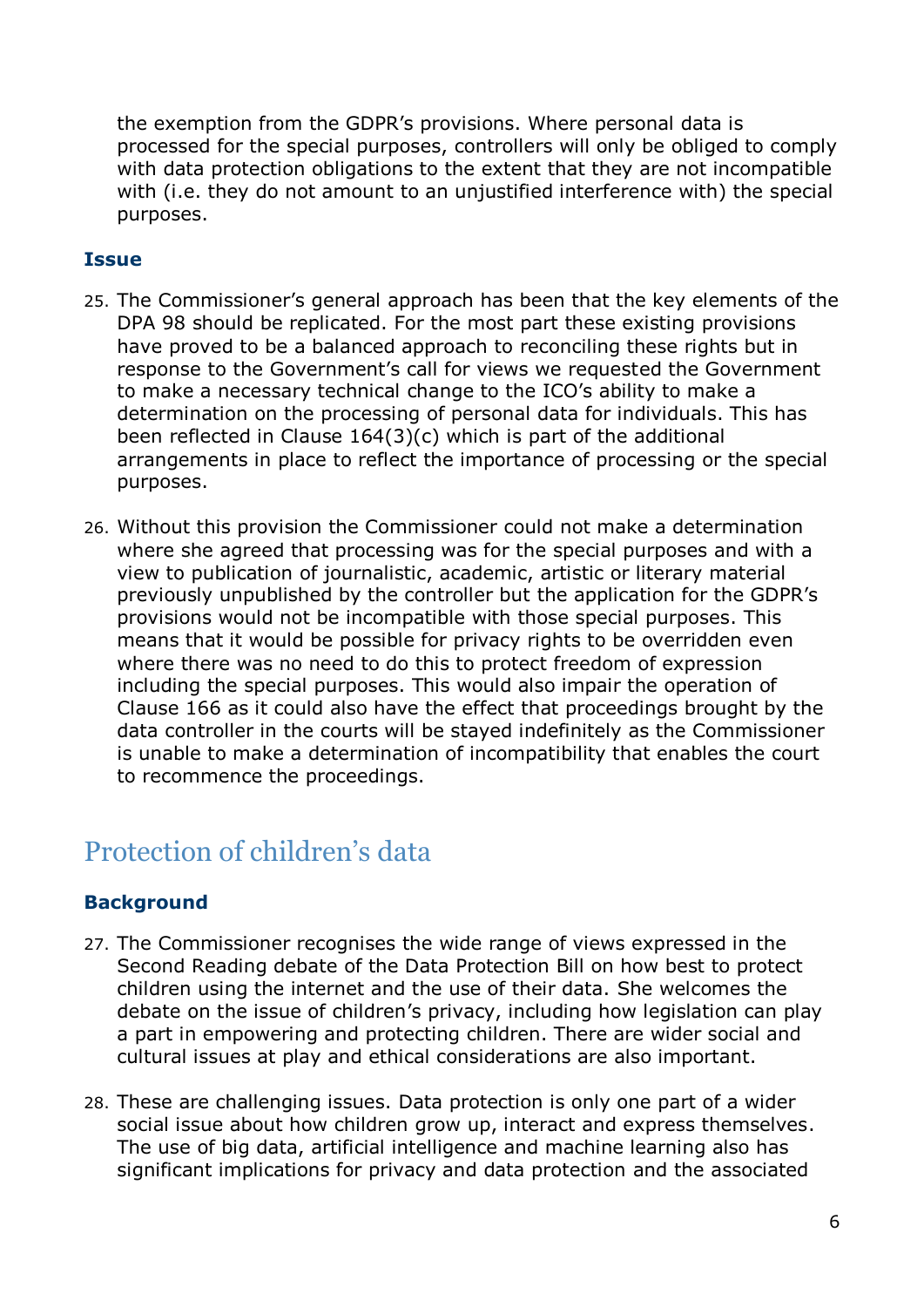rights of individuals. Many data protection concepts can be seen as components of ethical decision-making. The Commissioner wants to ensure that privacy and data protection considerations are integral to big data analytics and that includes the processing of children's data.

29. The Commissioner is keen to work in partnership with others with an interest and expertise in this area. She also supports many of the conclusions of the Children's Commissioner for England in her report Growing Up Digital<sup>3</sup>.

#### **Issues**

- 30. **Children's privacy –** The ICO has started a consultation process, including roundtables, to obtain stakeholder feedback on children's privacy but it is a complex area with many difficult issues to consider. We are about to consult more widely and are keen for input from a wide range of stakeholders on some of the more challenging issues. We shall also be responding to the government's green paper "The Internet Safety Strategy".<sup>4</sup>
- 31. **Clause 8: Child's consent in relation to information society services –** The Bill provides that the age of consent of children using information society services should be 13 years. Under the GDPR a child under the age of 16 cannot give valid consent to the processing of their personal data for the provision of the service, unless the law of their Member State provides a lower age (to be no lower than 13). The Commissioner's submission to the House of Lords Select Committee on Communications' Inquiry into Children and the Internet<sup>5</sup> makes clear that, on balance, the Commissioner favours an approach where even quite young children can access appropriate online services without the consent of a parent or guardian, provided organisations have other safeguards.
- 32. **Safeguards –** The Commissioner recognises the risk that children's data may be collected or shared without them being aware of this. She also has concerns that the online activity of children may remain visible to future employers or academic institutions. Robust safeguards are vital. The Commissioner believes organisations should provide assurance to the public, and where necessary to the ICO as the regulator, about how they manage data protection and privacy alongside innovation. Accountability is a new principle under the GDPR.

<https://www.childrenscommissioner.gov.uk/publication/growing-up-digital/>

<sup>4</sup> HM Government's The Internet Safety Strategy – Green paper

<sup>-</sup><sup>3</sup> Children's Commissioner report Growing Up Digital

[https://www.gov.uk/government/uploads/system/uploads/attachment\\_data/file/650949/Intern](https://www.gov.uk/government/uploads/system/uploads/attachment_data/file/650949/Internet_Safety_Strategy_green_paper.pdf) et Safety Strategy green paper.pdf

<sup>5</sup> [https://ico.org.uk/media/about-the-ico/consultation-responses/2016/1625002/house-of-lords](https://ico.org.uk/media/about-the-ico/consultation-responses/2016/1625002/house-of-lords-children-and-the-internet-ico-response-20160901.pdf)[children-and-the-internet-ico-response-20160901.pdf](https://ico.org.uk/media/about-the-ico/consultation-responses/2016/1625002/house-of-lords-children-and-the-internet-ico-response-20160901.pdf)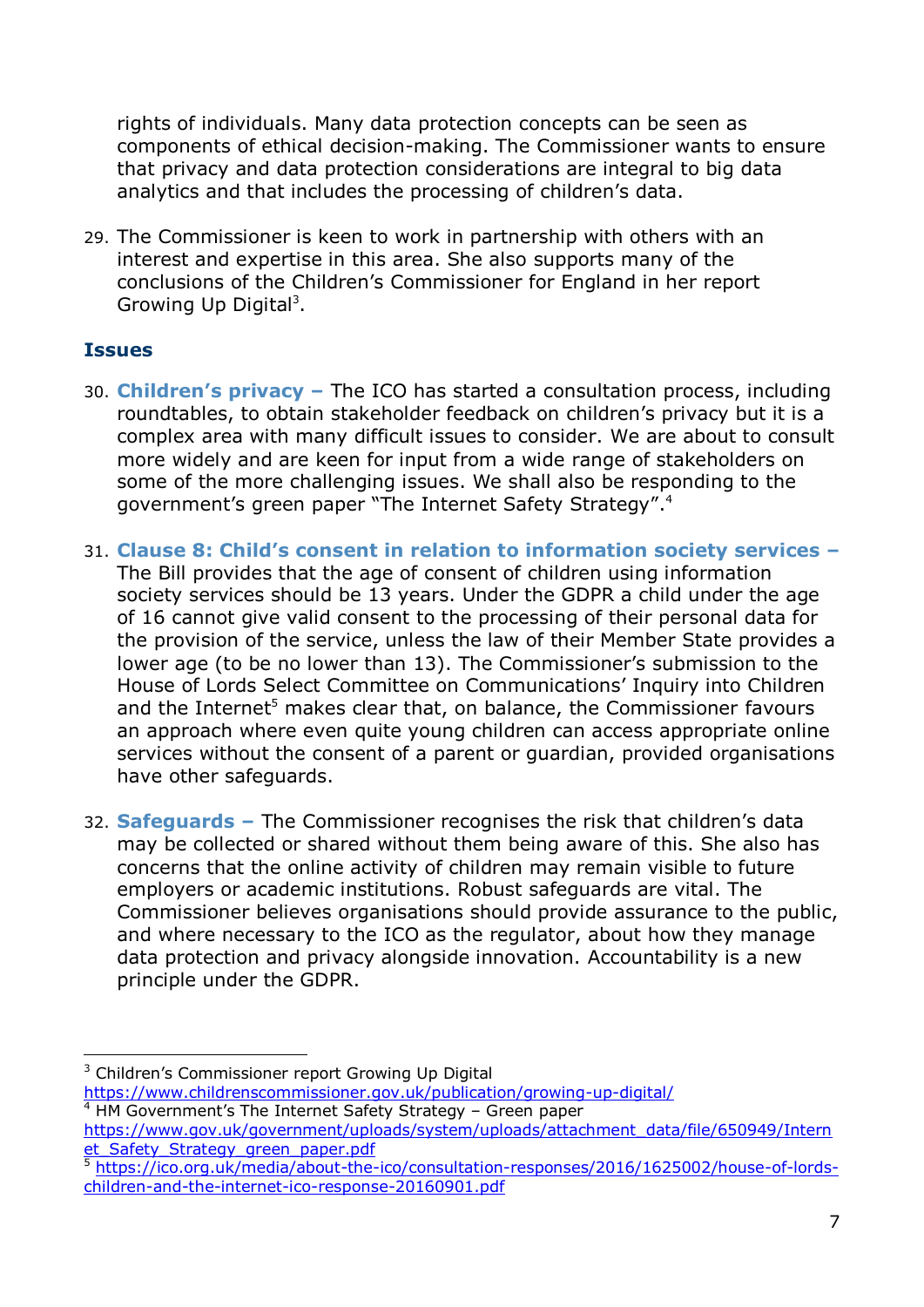- 33. **Privacy by design –** Privacy protections for children should be built into innovation by design and by default. Data controllers should think about children from the outset and take their potentially reduced capacity to assess the risks, benefits and consequences of the processing into account. Data controllers should take more responsibility for identifying and mitigating against the risks inherent in the processing, rather than expecting children to assess this all themselves.
- 34. **Data protection impact assessments –** Organisations processing significant amounts of personal data related to children should be regularly assessing the implications and effects of the processing on data subjects. The ICO has developed a Code of Practice for Privacy Impact Assessments. A requirement to conduct Data Protection Impact Assessments is part of the new GDPR.
- 35. **Transparency –** Transparency is a key consideration, reflecting the need for organisations to do more when aiming explanations at children and their parents. The Commissioner is also emphasising the importance of transparency of digital processing - including the use of big data, artificial intelligence and machine learning - where opaque or invisible practices can pose a particular risk to public trust and confidence.
- 36. ICO guidance emphasises the need to ensure that: children and their parents properly understand what personal data is being collected and how it will be used; any lack of understanding is not exploited; parental consent is sought when appropriate taking into account the risks of the processing; the collection of the personal data in question is necessary and not excessive; and default settings give a high level of privacy.
- 37. Social networking sites should explain their data collection practices in language that all users of their services are likely to understand and to invest in a high standard of security for all users. This should also include privacy settings by default (eg publication of data). Where it is clear that a service is aimed at children then the way the service is offered and the way it is explained must be age-appropriate. Services that are clearly aimed at children should not engage in data sharing with third part data brokers, no matter how simply the relevant choices are explained.
- 38. **Children's right to erasure –** There are no specific provisions within the Data Protection Bill about a child's right to erasure. Children will be able to exercise the right to erasure that is set out in Article 17 of the GDPR. Further details about the right to erasure within the GDPR are available in our Overview of the GDPR<sup>6</sup>.

<sup>6</sup> ICO overview of GDPR [https://ico.org.uk/for-organisations/data-protection-reform/overview](https://ico.org.uk/for-organisations/data-protection-reform/overview-of-the-gdpr/individuals-rights/the-right-to-erasure/)[of-the-gdpr/individuals-rights/the-right-to-erasure/.](https://ico.org.uk/for-organisations/data-protection-reform/overview-of-the-gdpr/individuals-rights/the-right-to-erasure/)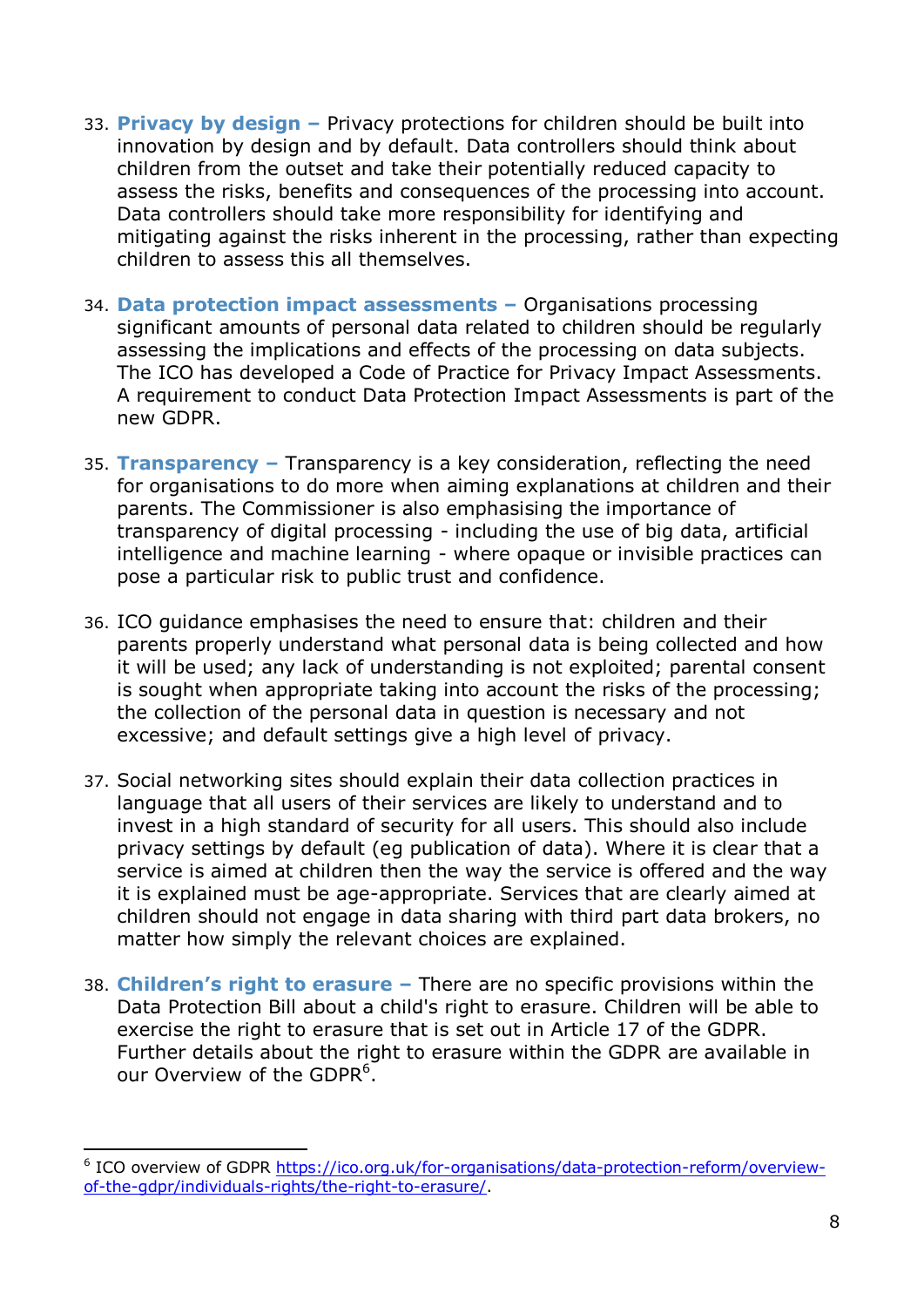- 39. Where an organisation receives a request for erasure and it has disclosed that personal data to third parties, it must inform them about the erasure, unless it is impossible or involves disproportionate effort to do so. The GDPR reinforces the right to erasure by clarifying that organisations in the online environment that make personal data public should inform other organisations who process the personal data to erase links to, copies or replication of the personal data in question.
- 40. While this might be challenging, organisations that process personal information online, for example on social networks, forums or websites, must endeavour to comply with these requirements. To the extent that the data subject has provided data to separate data controllers themselves they would need to contact each controller separately to request erasure.
- 41. The ICO's existing experience with the right to erasure (or right to be forgotten) is in relation to requests for delisting of personal data from internet search results. Further detail can be found on our website<sup>7</sup>. This is likely to inform thinking and practically how complete erasure of personal data is under Article 17 of the GDPR. Erasure will only occur where the criteria in Article 17 are met.
- 42. In due course we will provide guidance to individuals about how to exercise their right to erasure. The process is likely to involve similar steps to those explained at the link above related to requests to search engines under the DPA 1998. As a matter of best practice we are also encouraging data controllers to develop tools such as dashboards to allow individuals to exercise their rights themselves online.
- 43. Recital 65 of the GDPR explains: 'that right is relevant in particular where the data subject has given his or her consent as a child and is not fully aware of the risks involved by the processing, and later wants to remove such personal data, especially on the internet. The data subject should be able to exercise that right notwithstanding the fact that he or she is no longer a child'.
- 44. A child may exercise the above rights on their own behalf as long as they are competent to do so. Clause 187 of the Bill specifies that children in Scotland will be presumed to be competent unless the contrary is shown. This presumption does not apply in England, Wales or in Northern Ireland, where competence is assessed depending upon the level of understanding of the child, but it does indicate an approach that will be reasonable in many cases.

<sup>7</sup> ICO website section on internet search results [https://ico.org.uk/for-the](https://ico.org.uk/for-the-public/online/internet-search-results/)[public/online/internet-search-results/](https://ico.org.uk/for-the-public/online/internet-search-results/)